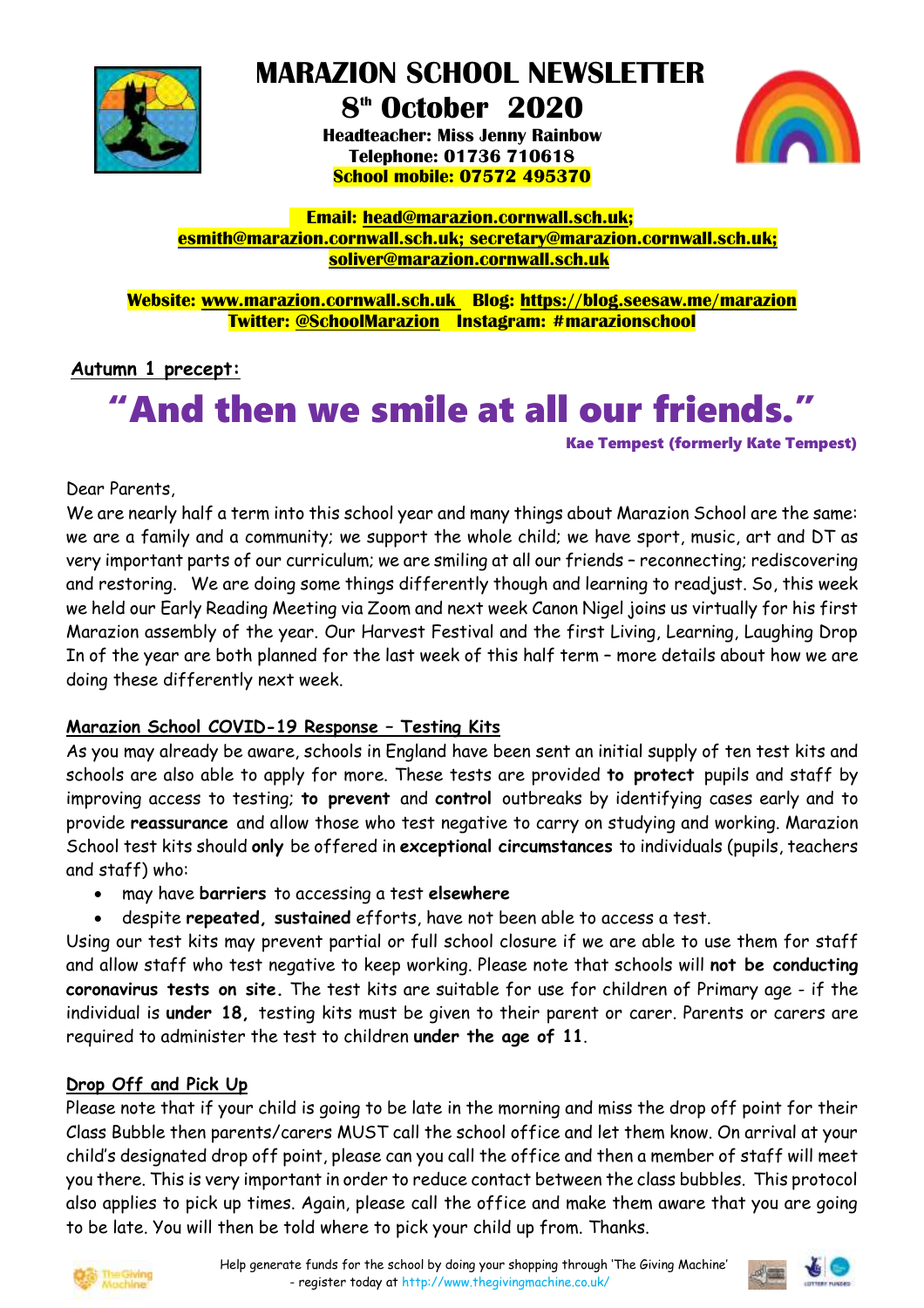### **In School**

**Marazion School's Year of Recovery:** This week we are focusing on **replenish and restore** - thinking about how we can find ideas for OUR 'Time Out to DO.' **Funky Fridays (FFs):** FFs are now online and the theme for this half term is 'Recovery'. The learning is posted in the 'Activities' section on Seesaw, which you can access using the codes that have already been sent home. Teachers are not responding to learning during the afternoon. However, they are able to see all of your brilliant thinking, ideas and creativity and will be approving posts. This week, the learning focuses on mixing music with mindfulness and is posted by Sam. **Dress Down Day**: Next Friday 16th October is our first Marazion Dress Down Day. We are supporting 'Just One Tree' who have a global mission for reforestation. Please bring in £1 for a tree if you wish to wear your own clothes then**. Surfers Against Sewage (SAS) Ocean School**: Classes are also taking part in the SAS Ocean School morning next Friday 16<sup>th</sup> October. Children are taking part in question and answer sessions with quest speakers and discussing how we can all work together save our oceans. Incredible Bulk (IB): A reminder that the IB refill van is in the Marazion Community Centre car park next Friday 16<sup>th</sup> October from 2-3.30pm. **Adventure Days (ADs):** This year's ADs are now completed. Please note that payment for Hope's AD is due now – please contact Laura or Ed if you want any further information. Thanks.

### **Autumn 1 Themes**

For the autumn term our **Share Your Views** (SYV) board focuses on our memories from lockdown. Our **Vision and Aims Board** (in the learning area outside Courage's classroom) focuses on our **first aim** - Our school aims to support and celebrate the whole child to reveal: **A love of life, learning and laughing** - thinking about how this first aim is reflected in our daily school life. The theme for assemblies and circle time during this half term is **Be the Best You**. Pupils are thinking about how they can get to know themselves better, manage emotions and make good choices. We are finding inspiration from the **The Firework Maker's Daughter** by **Phillip Pullman**. Our **precept** for **autumn 1**  is at the top of this newsletter  $\odot$ 

### **PE and School Sport**

A reminder that we will give you more news about **swimming sessions** as soon as we have it. **Fixtures and Events**: Next week children in Year 1 are taking part in the Penwith PE (PPE) Cluster Virtual Event - competing against other local schools and scoring points for Marazion School. This week children in Reception took part in an Air Balloon Challenge**.** Next week it's a Super Slalom Run Challenge for children in Year 1. **Gym sessions**: Hope have gym sessions at Penzance Gym on Wednesday afternoons. These sessions are Covid safe and pupils are attending in smaller groups of up to 15, which means that the 2 groups will have 3 sessions each this half term. **Sporting Event**: For this half term we are following the Premiership and Championship as well as the Women's Super League (WSL) and Women's FA Championship. In the WSL, Arsenal Women and Everton Women continue their unbeaten runs. In the Premiership, both Liverpool and Manchester United suffered massive defeats, losing 7-2 and 6-1! Bristol City stay top of the Championship and Liverpool FC Women are top in the FA Women's Championship. **Optional PE Homework**: For October we are asking you to create a new PE activity/game that we can use on the playing field during sports sessions and at lunchtimes. Thanks Betty for the fab idea for homework this month!

### **Marazion Full Governing Body (FGB): Parent Governor Vacancy**

A reminder that we currently have a vacancy for a Parent Governor on our FGB. Information about how to apply to be a parent governor is attached again to this newsletter electronically – please speak to Laura or Ed if you have any queries about this. If you would like to find out some more about the role of a parent governor, you can email Caroline Peers (our Chair of Governors) at [chair@marazion.cornwall.sch.uk](mailto:chair@marazion.cornwall.sch.uk) or speak to Pete Hamilton, Parent Governor, (in the fresh air) at drop off or pick up time. The closing date for applications is Monday 19<sup>th</sup> October.